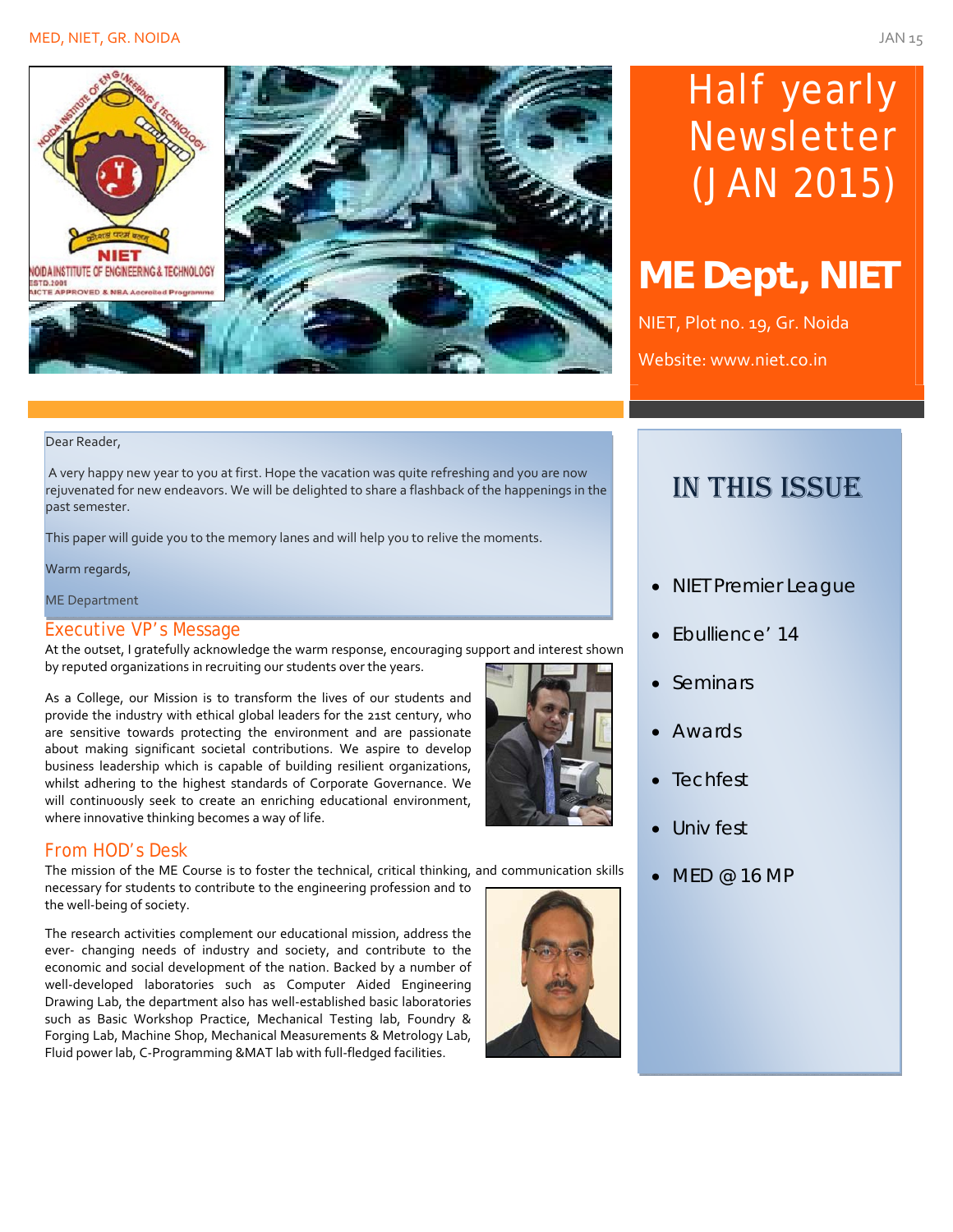#### National Workshop

Our HOD Prof (Dr.) P. Pachauri participated and presented his views in the national workshop on "Additive Manufacturing: 3D Printing". The workshop was organized by Shiv Nadar University, G.B. Nagar on dated  $17<sup>th</sup>$  and  $18<sup>th</sup>$  of August 2014.

#### Tamasha by UPTU

Students of Mechanical Engineering Department, NIET, Gr. Noida participated in showed their talent and were awarded with certificates at a prestigious platform of *The TAMASHA,* an inter‐university competition organized by UPTU at Greater Noida in the month of August 14. Teams from various colleges participated in the event.

#### G-QUASAR

Inter-college fest was organized at Galgoltia's, Greater Noida, naming it G-QUASAR in the second week of September 2014. Students of ME department NIET took part and were appreciated, won prizes in various quizzes. In another event at United Group of Institutions a Techno‐Crusade Quiz was held in which NIETians proved their excellence.

#### Aspiringminds

A good news for every well wisher out there, Aspiringminds awarded NIET with "National Employability Award" in the month of September 2014 for our extravagant placement records and the go getter attitude of the students inculcated during the period and the zeal to excel.

#### NIET Premier League

Department of Mechanical engineering, NIET introduced NIET Premier League to develop sportsmanship in the students, the event was planned and supervised under MD Dr. O.P. Agarwal, Director Prof. (Dr.) Ajay Kumar and Director Project & Planning Prof. P. Pachauri. Teams from different academic year competed against each other.

#### Ebullience' 14

Annual Techfest Ebullience 2014 was organized at NIET Greater Noida with active participation of Students and members of Mechanical engineering Department in the month of November 2014. Various events were organized on the day for instance ROBO Soccer, Seeking Erudite and other exciting events. Students of mechanical engineering were awarded and appreciated for their participation during and after the event by our honorable MD, Director and HOD.



ds

Employability Quantified

aspiringmi











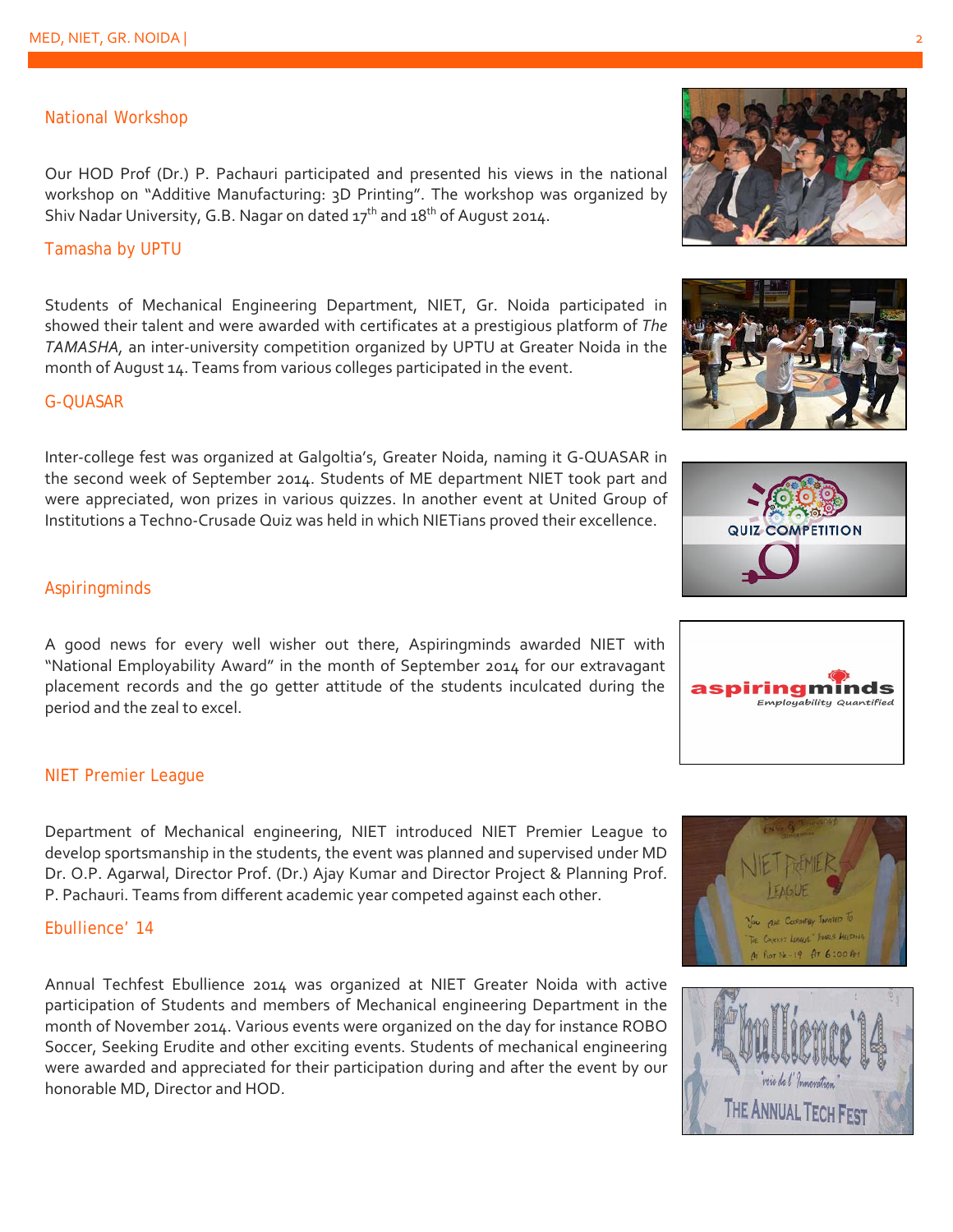#### Geek Week

A techie event for those who are too much into gadgets & gizmos was organized by UPTU Khabar at NIET, Gr. Noida in accordance with Worlds of Wonder and other sponsors in which fest management team from mechanical engineering department actively managed the whole event in November 2014.

#### Tech Trishna' 14

AKGEC organized Tech Trishna' 14, an inter‐college tech fest and awarded Master Amandeep of ME  $3^{rd}$  year for his outstanding performance and bagged rank 1 in ROBO Soccer Tournament.

#### Seminar

A seminar on "Micro/Meso‐scale manufacturing processes and its application" was organized by Mahatma Gandhi Mission's College of Engineering and Technology in which Prof. Kornel Ehmann, Faculty, Manufacturing and Design Engineering of Northwestern University, Chicago, threw light on the topic on 8<sup>th</sup> of December 2014.

## DREAMS GOT WINGS

From the past placement season we have 150+ placements in various Organizations and Firms which gave wings to the dreams of the students and fly above the clouds to the seventh heaven.

- 78 Students placed from mechanical engineering department placed in TCS.
- Some got placed with Hyundai, Maruti and other major recruiters.
- Among other, some got Armaan Machineries Ltd., Ajit Automobiles, etc.
- Hope, the end of this session will be a very happy beginning to your new life.